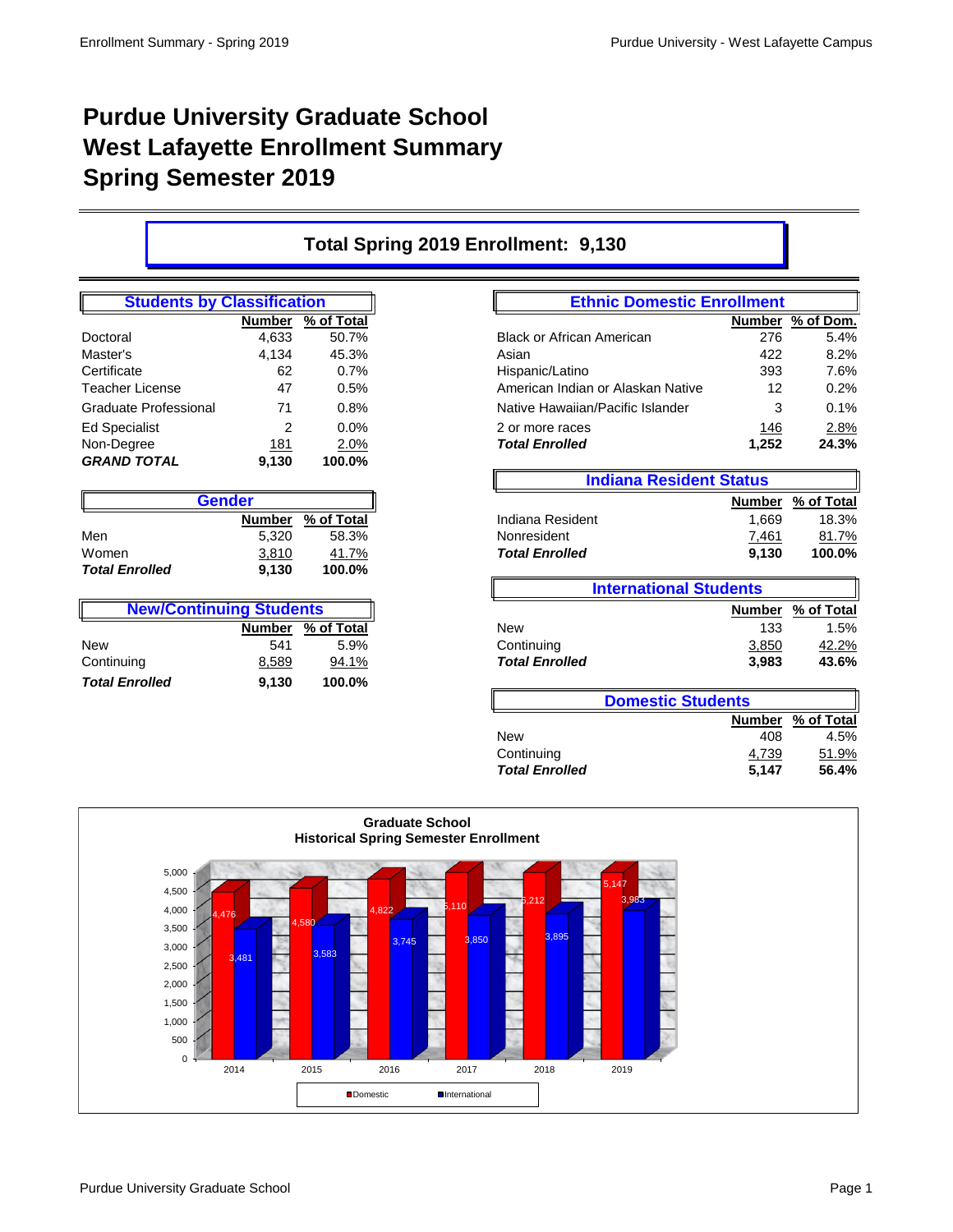

## **Comparative Enrollment Data By College -- Spring 2018/2019**

|                              | 2018  | % of Total | 2019           | % of Total |
|------------------------------|-------|------------|----------------|------------|
| Agriculture*                 | 627   | 6.9%       | 585            | 6.4%       |
| Education                    | 809   | 8.9%       | 769            | 8.4%       |
| Engineering*                 | 3,262 | 35.8%      | 3,318          | 36.3%      |
| Health & Human Sciences      | 529   | 5.8%       | 597            | 6.5%       |
| Liberal Arts                 | 1,066 | 11.7%      | 946            | 10.4%      |
| Management                   | 614   | 6.7%       | 604            | 6.6%       |
| Pharmacy                     | 111   | 1.2%       | 125            | 1.4%       |
| Purdue Polytechnic Institute | 656   | 7.2%       | 711            | 7.8%       |
| Science                      | 1,200 | 13.2%      | 1,247          | 13.7%      |
| Special Programs             | 150   | 1.6%       | 130            | 1.4%       |
| <b>Veterinary Medicine</b>   | 83    | 0.9%       | $\frac{98}{1}$ | 1.1%       |
| <b>Total Enrollment</b>      | 9,107 | 100.0%     | 9,130          | 100.0%     |

*\** Agricultural and Biological Engineering (ABE) count in College of Agriculture

*\**Interdisciplinary Programs counts are merged into Special Programs.

| <b>Comparative Enrollment Data -- 2018/2019</b> |             |               |             |               |  |  |  |
|-------------------------------------------------|-------------|---------------|-------------|---------------|--|--|--|
|                                                 |             |               |             |               |  |  |  |
| <b>Resident Status</b>                          | 2018        | % of Total    | 2019        | % of Total    |  |  |  |
| Indiana Resident                                | 1,698       | 18.6%         | 1,669       | 18.3%         |  |  |  |
| Nonresident                                     | 7,409       | 81.4%         | 7,461       | 81.7%         |  |  |  |
| <b>Total Enrollment</b>                         | 9,107       | 100.0%        | 9,130       | 100.0%        |  |  |  |
| <b>Ethnic Enrollment</b>                        | 2018        | % of Domestic | 2019        | % of Domestic |  |  |  |
| <b>Black or African American</b>                | 278         | 5.3%          | 276         | 5.4%          |  |  |  |
| Asian                                           | 393         | 7.5%          | 422         |               |  |  |  |
|                                                 |             |               |             | 8.2%          |  |  |  |
| Hispanic/Latino                                 | 366         | 7.0%          | 393         | 7.6%          |  |  |  |
| American Indian or Alaskan Native               | 17          | 0.3%          | 12          | 0.2%          |  |  |  |
| Native Hawaiian/Pacific Islander                | 5           | 0.1%          | 3           | 0.1%          |  |  |  |
| 2 or more races                                 | <u> 146</u> | 2.8%          | <u> 146</u> | 2.8%          |  |  |  |
| <b>Total Enrollment</b>                         | 1,205       | 23.1%         | 1,252       | 24.3%         |  |  |  |
| <b>International* Students</b>                  | 2018        | % of Total    | 2019        | % of Total    |  |  |  |
|                                                 |             |               |             |               |  |  |  |
| Graduate                                        | 3,895       | 42.8%         | 3,983       | 43.6%         |  |  |  |
| *Residence is determined by Citizenship         |             |               |             |               |  |  |  |
| <b>Gender</b>                                   | 2018        | % of Total    | 2019        | % of Total    |  |  |  |
| Total Men                                       | 5,281       | 58.0%         | 5,320       | 58.3%         |  |  |  |
| Total Women                                     | 3,826       | 42.0%         | 3,810       | 41.7%         |  |  |  |
| <b>Total Enrollment</b>                         | 9,107       | 100.0%        | 9,130       | 100.0%        |  |  |  |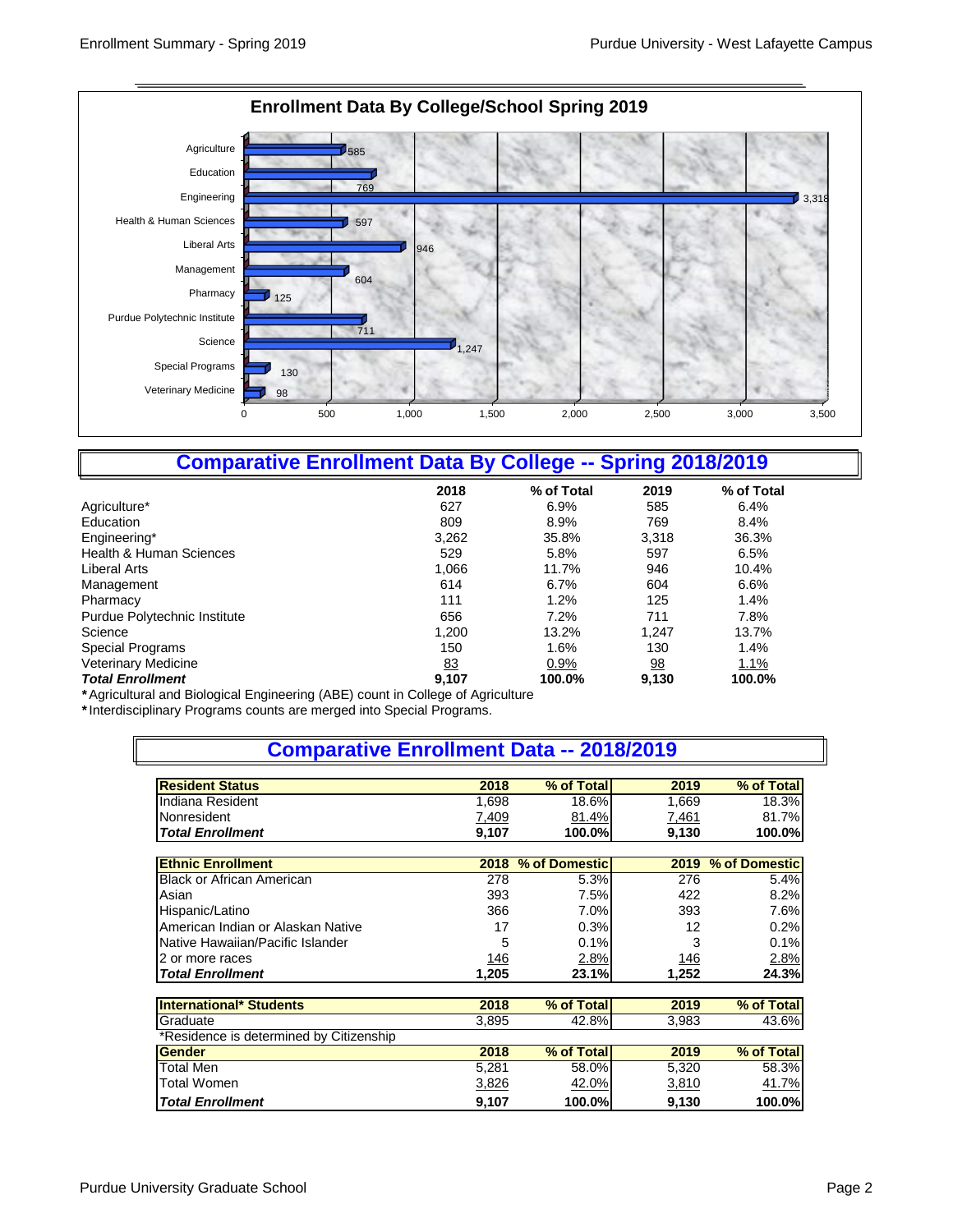| <b>Comparative Enrollment Data -- 2018/2019</b>                      |           |                |            |                     |                       |
|----------------------------------------------------------------------|-----------|----------------|------------|---------------------|-----------------------|
| <b>IDepartment</b>                                                   | 2018      | % of Total     | 2019       | % of Total % Change |                       |
| <b>COLLEGE OF AGRICULTURE</b>                                        |           |                |            |                     |                       |
| AGRICULTURAL AND BIOLOGICAL ENG.                                     | 105       | 1.15%          | 93         | 1.02%               | $-11.43%$             |
| <b>AGRICULTURAL ECONOMICS</b>                                        | 72        | 0.79%          | 76         | 0.83%               | 5.56%                 |
| <b>AGRONOMY</b>                                                      | 64        | 0.70%          | 57         | 0.62%               | $-10.94%$             |
| <b>ANIMAL SCIENCES</b>                                               | 58        | 0.64%          | 55         | 0.60%               | $-5.17%$              |
| <b>BIOCHEMISTRY</b><br><b>BOTANY AND PLANT PATHOLOGY</b>             | 38<br>53  | 0.42%<br>0.58% | 50<br>59   | 0.55%<br>0.65%      | 31.58%                |
| <b>ENTOMOLOGY</b>                                                    | 35        | 0.38%          | 33         | 0.36%               | 11.32%<br>$-5.71%$    |
| <b>FOOD SCIENCE</b>                                                  | 77        | 0.85%          | 59         | 0.65%               | $-23.38%$             |
| FORESTRY AND NATURAL RESOURCES                                       | 72        | 0.79%          | 57         | 0.62%               | $-20.83%$             |
| <b>HORTICULTURE</b>                                                  | 23        | 0.25%          | 25         | 0.27%               | 8.70%                 |
| YOUTH DEV. & AGRICULTURAL EDUCATION                                  | 30        | 0.33%          | 21         | 0.23%               | $-30.00%$             |
| <b>COLLEGE OF AGRICULTURE</b>                                        | 627       | 6.88%          | 585        | 6.41%               | $-6.70%$              |
|                                                                      |           |                |            |                     |                       |
| <b>COLLEGE OF EDUCATION</b>                                          |           |                |            |                     |                       |
| <b>TEACHER LIC CURR &amp; INST</b>                                   | 41        | 0.45%          | 36         | 0.39%               | $-12.20%$             |
| <b>CURRICULUM AND INSTRUCTION</b>                                    | 442       | 4.85%          | 414        | 4.53%               | $-6.33%$              |
| <b>EDUCATIONAL STUDIES</b>                                           | 304       | 3.34%          | 308        | 3.37%               | 1.32%                 |
| TEACHER LIC EDUCATIONAL STU                                          | 22        | 0.24%          | 11         | 0.12%               | $-50.00\%$            |
| <b>COLLEGE OF EDUCATION</b>                                          | 809       | 8.88%          | 769        | 8.42%               | $-4.94%$              |
|                                                                      |           |                |            |                     |                       |
| <b>COLLEGE OF ENGINEERING</b><br><b>AERONAUTICS AND ASTRONAUTICS</b> |           | 5.22%          |            |                     |                       |
| <b>BIOMEDICAL ENGINEERING</b>                                        | 475<br>95 | 1.04%          | 488<br>110 | 5.35%<br>1.20%      | 2.74%<br>15.79%       |
| <b>CHEMICAL ENGINEERING</b>                                          | 150       | 1.65%          | 189        | 2.07%               | 26.00%                |
| <b>CIVIL ENGINEERING</b>                                             | 305       | 3.35%          | 306        | 3.35%               | 0.33%                 |
| ELECTRICAL AND COMPUTER ENGINEERING                                  | 601       | 6.60%          | 650        | 7.12%               | 8.15%                 |
| <b>ENGINEERING EDUCATION</b>                                         | 65        | 0.71%          | 67         | 0.73%               | 3.08%                 |
| ENVIRONMENTAL AND ECOLOGICAL ENGINEERING                             | 41        | 0.45%          | 46         | 0.50%               | 12.20%                |
| <b>INDUSTRIAL ENGINEERING</b>                                        | 286       | 3.14%          | 261        | 2.86%               | $-8.74%$              |
| IINTERDISCIPLINARY ENGINEERING                                       | 449       | 4.93%          | 386        | 4.23%               | $-14.03%$             |
| <b>MATERIALS ENGINEERING</b>                                         | 149       | 1.64%          | 178        | 1.95%               | 19.46%                |
| <b>MECHANICAL ENGINEERING</b>                                        | 600       | 6.59%          | 593        | 6.50%               | $-1.17%$              |
| <b>NUCLEAR ENGINEERING</b>                                           | 46        | 0.51%          | 43         | 0.47%               | $-6.52%$              |
| Systems                                                              |           |                | 1          | 0.01%               | #DIV/0!               |
| <b>COLLEGE OF ENGINEERING</b>                                        | 3262      | 35.82%         | 3318       | 36.34%              | 1.72%                 |
|                                                                      |           |                |            |                     |                       |
| <b>COLLEGE OF HEALTH &amp; HUMAN SCIENCES</b>                        |           |                |            |                     |                       |
| <b>CONSUMER SCIENCE</b>                                              | 14        | 0.15%          | 16         | 0.18%               | 14.29%                |
| <b>DOCTOR OF AUDIOLOGY</b>                                           | 34        | 0.37%          | 36         | 0.39%               | 5.88%                 |
| DOCTOR OF NURSING PRACTICE                                           | 22<br>38  | 0.24%          | 35<br>33   | 0.38%<br>0.36%      | 59.09%                |
| <b>HEALTH AND KINESIOLOGY</b><br><b>HEALTH SCIENCES</b>              | 49        | 0.42%<br>0.54% | 47         | 0.51%               | $-13.16%$<br>$-4.08%$ |
| <b>HOSPITALITY AND TOURISM MANAGEMENT</b>                            | 68        | 0.75%          | 98         | 1.07%               | 44.12%                |
| <b>HUMAN DEVELOPMENT &amp; FAMILY STUDIES</b>                        | 23        | 0.25%          | 23         | 0.25%               | 0.00%                 |
| <b>NURSING</b>                                                       | 61        | 0.67%          | 70         | 0.77%               | 14.75%                |
| <b>INUTRITION</b>                                                    | 45        | 0.49%          | 43         | 0.47%               | $-4.44%$              |
| <b>PSYCHOLOGICAL SCIENCES</b>                                        | 62        | 0.68%          | 66         | 0.72%               | 6.45%                 |
| <b>PUBLIC HEALTH</b>                                                 | 26        | 0.29%          | 47         | 0.51%               | 80.77%                |
| SPEECH, LANGUAGE & HEARING SCIENCES                                  | 87        | 0.96%          | 83         | 0.91%               | $-4.60%$              |
| <b>COLLEGE OF HEALTH &amp; HUMAN SCIENCES</b>                        | 529       | 5.81%          | 597        | 6.54%               | 12.85%                |
|                                                                      |           |                |            |                     |                       |
| <b>COLLEGE OF LIBERAL ARTS</b>                                       |           |                |            |                     |                       |
| <b>AMERICAN STUDIES</b>                                              | 35        | 0.38%          | 32         | 0.35%               | $-8.57%$              |
| ANTHROPOLOGY                                                         | 26        | 0.29%          | 24         | 0.26%               | $-7.69%$              |
| COMMUNICATION                                                        | 536       | 5.89%          | 458        | 5.02%               | $-14.55%$             |
| COMPARATIVE LITERATURE                                               | 15        | 0.16%          | 10         | 0.11%               | $-33.33%$             |
| <b>IENGLISH</b>                                                      | 147       | 1.61%          | 142        | 1.56%               | $-3.40%$              |
| <b>HISTORY</b>                                                       | 40        | 0.44%          | 36         | 0.39%               | $-10.00%$             |
| LANGUAGES AND CULTURES                                               | 67        | 0.74%          | 55         | 0.60%               | $-17.91%$             |
| <b>LINGUISTICS</b>                                                   | 21        | 0.23%          | 24         | 0.26%               | 14.29%                |
| <b>PHILOSOPHY</b><br>POLITICAL SCIENCE                               | 43<br>44  | 0.47%          | 36         | 0.39%               | $-16.28%$             |
| SOCIOLOGY                                                            | 40        | 0.48%<br>0.44% | 40<br>35   | 0.44%<br>0.38%      | $-9.09%$<br>$-12.50%$ |
| <b>VISUAL AND PERFORMING ARTS</b>                                    | 52        | 0.57%          | 54         | 0.59%               | 3.85%                 |
| <b>COLLEGE OF LIBERAL ARTS</b>                                       | 1066      | 11.71%         | 946        | 10.36%              | $-11.26%$             |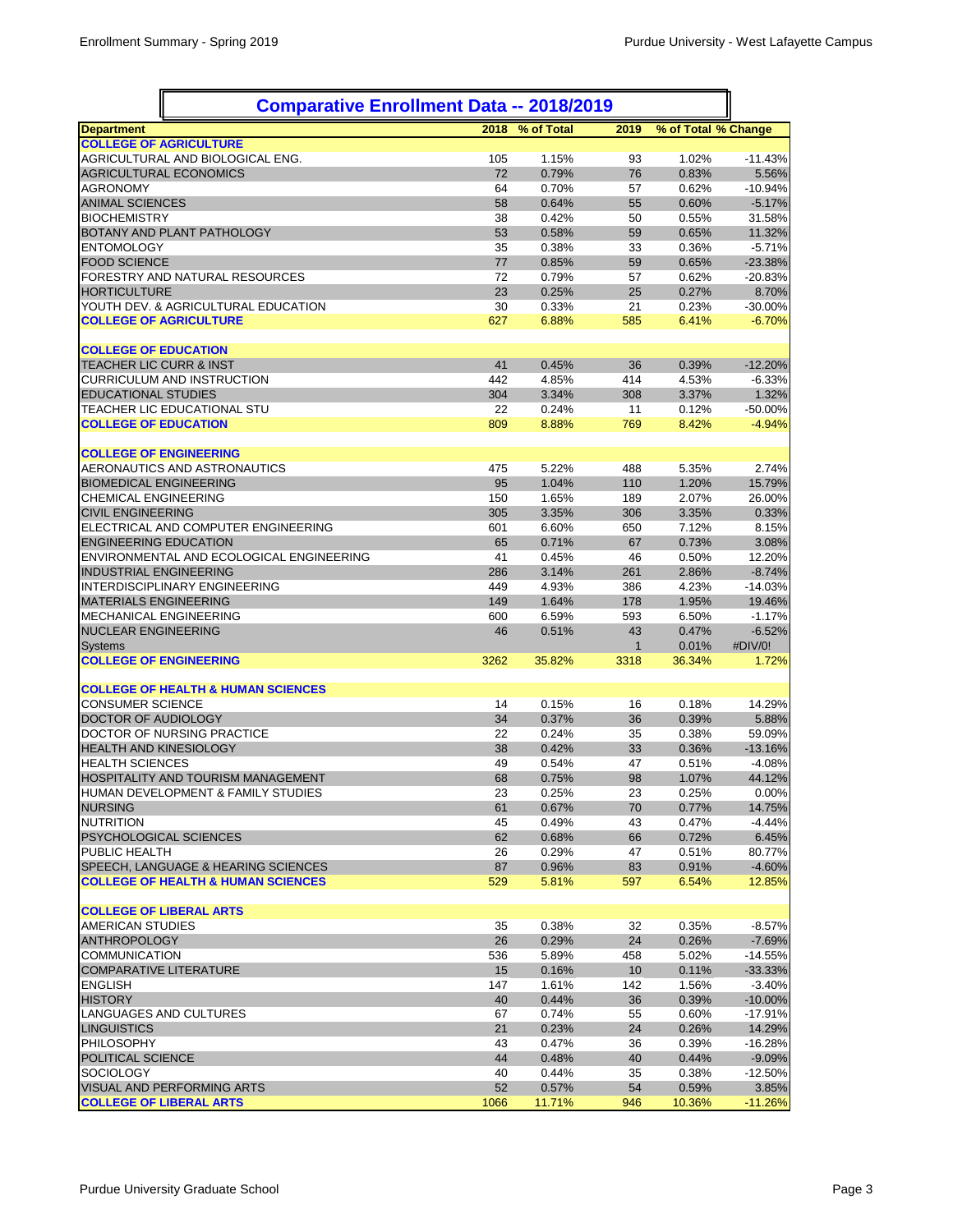| <b>COLLEGE OF PHARMACY</b>                        |       |         |                |         |           |
|---------------------------------------------------|-------|---------|----------------|---------|-----------|
| INDUSTRIAL AND PHYSICAL PHARMACY                  | 35    | 0.38%   | 35             | 0.38%   | 0.00%     |
| <b>MED CHEM AND MOLECULAR PHARMACOLOGY</b>        | 60    | 0.66%   | 72             | 0.79%   | 20.00%    |
| PHARMACY PRACTICE                                 | 16    | 0.18%   | 18             | 0.20%   | 12.50%    |
| <b>COLLEGE OF PHARMACY</b>                        | 111   | 1.22%   | 125            | 1.37%   | 12.61%    |
|                                                   |       |         |                |         |           |
| <b>COLLEGE OF SCIENCE</b>                         |       |         |                |         |           |
| <b>BIOLOGICAL SCIENCES</b>                        | 109   | 1.20%   | 115            | 1.26%   | 5.50%     |
| <b>CHEMISTRY</b>                                  | 316   | 3.47%   | 320            | 3.50%   | 1.27%     |
| <b>COMPUTER SCIENCES</b>                          | 313   | 3.44%   | 315            | 3.45%   | 0.64%     |
| <b>EARTH ATMOSPHERIC &amp; PLANETARY SCIENCES</b> | 59    | 0.65%   | 62             | 0.68%   | 5.08%     |
| <b>MATHEMATICS</b>                                | 159   | 1.75%   | 160            | 1.75%   | 0.63%     |
| <b>PHYSICS</b>                                    | 141   | 1.55%   | 141            | 1.54%   | 0.00%     |
| <b>STATISTICS</b>                                 | 103   | 1.13%   | 134            | 1.47%   | 30.10%    |
| <b>COLLEGE OF SCIENCE</b>                         | 1200  | 13.18%  | 1247           | 13.66%  | 3.92%     |
|                                                   |       |         |                |         |           |
| <b>COLLEGE OF VETERINARY MEDICINE</b>             |       |         |                |         |           |
| <b>BASIC MEDICAL SCIENCES</b>                     | 10    | 0.11%   | 14             | 0.15%   | 40.00%    |
| <b>COMPARATIVE PATHOBIOLOGY</b>                   | 38    | 0.42%   | 43             | 0.47%   | 13.16%    |
| <b>VETERINARY CLINICAL SCIENCES</b>               | 35    | 0.38%   | 41             | 0.45%   | 17.14%    |
| <b>COLLEGE OF VETERINARY MEDICINE</b>             | 83    | 0.91%   | 98             | 1.07%   | 18.07%    |
|                                                   |       |         |                |         |           |
| <b>INTERDISCIPLINARY PROGRAMS*</b>                |       |         |                |         |           |
| INTERDISC BIOMEDICAL SCIENCES                     | 11    | 0.12%   | 6              | 0.07%   | $-45.45%$ |
| INTERDISC ECOLOGICAL SCIENCE AND ENGINEERING      | 35    | 0.38%   | 30             | 0.33%   | $-14.29%$ |
| INTERDISC PRGM INFO SECURITY                      | 2     | 0.02%   | $\overline{2}$ | 0.02%   | 0.00%     |
| PU INTERDIS LIFE SCIENCE                          | 43    | 0.47%   | 21             | 0.23%   | $-51.16%$ |
| <b>INTERDISCIPLINARY PROGRAMS</b>                 | 91    | 1.00%   | 59             | 0.65%   | $-35.16%$ |
|                                                   |       |         |                |         |           |
| <b>KRANNERT SCHOOL OF MANAGEMENT</b>              |       |         |                |         |           |
| <b>ECONOMICS</b>                                  | 92    | 1.01%   | 86             | 0.94%   | $-6.52%$  |
| <b>EXECUTIVE EDUCATION</b>                        | 64    | 0.70%   | 73             | 0.80%   | 14.06%    |
| <b>MANAGEMENT</b>                                 | 414   | 4.55%   | 356            | 3.90%   | $-14.01%$ |
| MANAGEMENT (MSIA)                                 | 36    | 0.40%   | 82             | 0.90%   | 127.78%   |
| ORG. BEHAVIOR & HUMAN RESOURCE MGMT               | 8     | 0.09%   | $\overline{7}$ | 0.08%   | $-12.50%$ |
| <b>KRANNERT SCHOOL OF MANAGEMENT</b>              | 614   | 6.74%   | 604            | 6.62%   | $-1.63%$  |
|                                                   |       |         |                |         |           |
| <b>PURDUE POLYTECHNIC INSTITUTE</b>               |       |         |                |         |           |
| <b>AVIATION TECHNOLOGY</b>                        | 80    | 0.88%   | 103            | 1.13%   | 28.75%    |
| <b>BUILDING CONSTRUCTION MANAGEMENT</b>           | 38    | 0.42%   | 55             | 0.60%   | 44.74%    |
| COMPUTER AND INFORMATION TECHNOLOGY               | 106   | 1.16%   | 109            | 1.19%   | 2.83%     |
| COMPUTER GRAPHICS TECHNOLOGY                      | 55    | 0.60%   | 63             | 0.69%   | 14.55%    |
| <b>ENGINERING TECHNOLOGY</b>                      | 66    | 0.72%   | 109            | 1.19%   | 65.15%    |
| <b>TECHNOLOGY</b>                                 | 165   | 1.81%   | 167            | 1.83%   | 1.21%     |
| TECHNOLOGY LEADERSHIP AND INNOVATION              | 146   | 1.60%   | 105            | 1.15%   | -28.08%   |
| <b>PURDUE POLYTECHNIC INSTITUTE</b>               | 656   | 7.20%   | 711            | 7.79%   | 8.38%     |
|                                                   |       |         |                |         |           |
|                                                   |       |         |                |         |           |
| <b>SPECIAL PROGRAMS</b>                           |       |         |                |         |           |
| <b>CONTINUING EDUCATION</b>                       | 4     | 0.04%   | 6              | 0.07%   | 50.00%    |
| <b>IU SCHOOL OF MEDICINE-LAFAYETTE</b>            | 55    | 0.60%   | 65             | 0.71%   | 18.18%    |
| <b>SPECIAL PROGRAMS</b>                           | 59    | 0.65%   | 71             | 0.78%   | 20.34%    |
| <b>TOTAL</b>                                      | 9,107 | 100.00% | 9,130          | 100.00% | 0.25%     |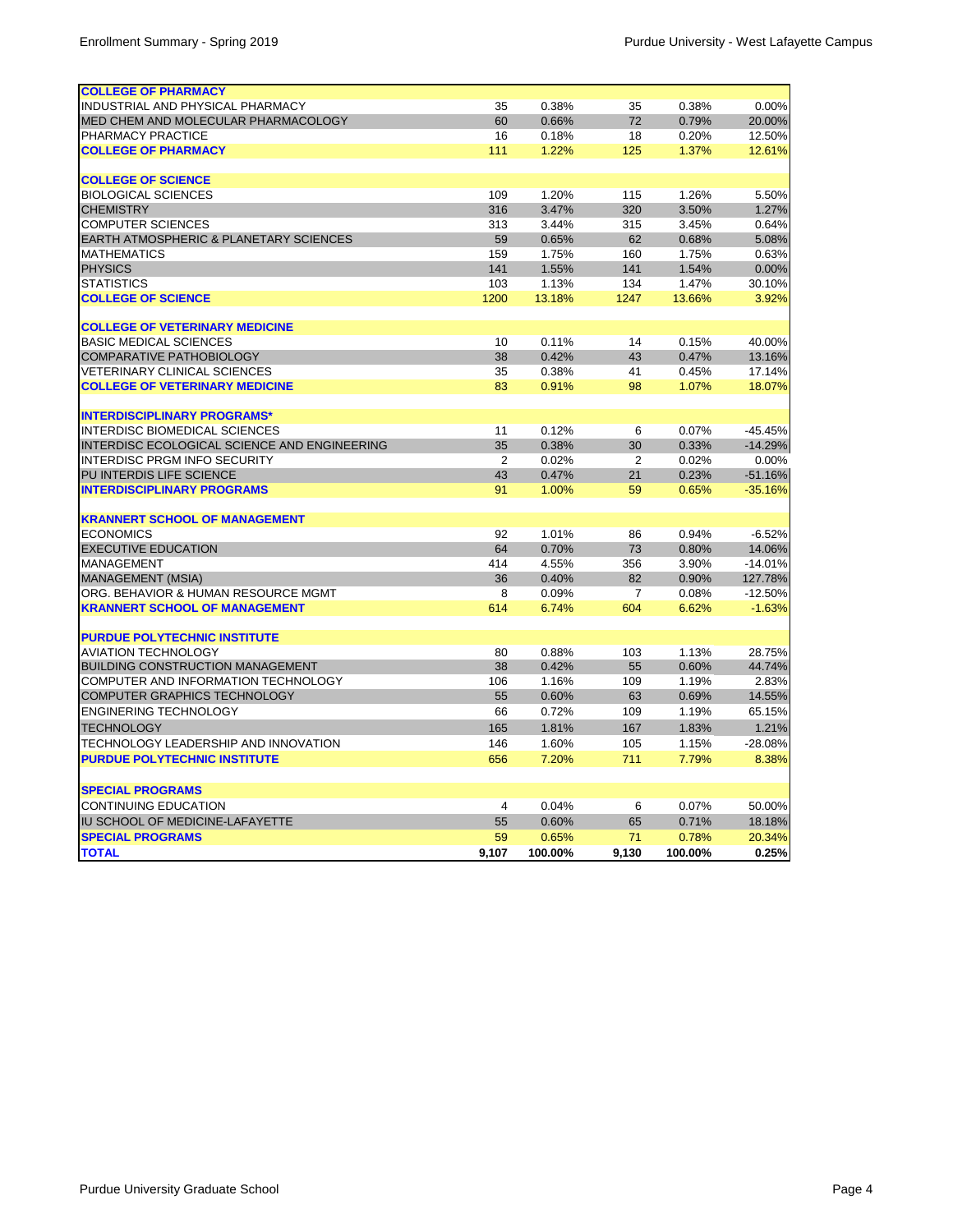## **Comparative Interdisciplinary Enrollment Data -- 2018/2019**

| <b>Department</b>                             | 2018                    | % of Total |                  | 2019 % of Total % Change |             |
|-----------------------------------------------|-------------------------|------------|------------------|--------------------------|-------------|
| <b>COLLEGE OF AGRICULTURE</b>                 |                         |            |                  |                          |             |
| AGRICULTURAL AND BIOLOGICAL ENG.              | 9                       | 1.78%      | 9                | 1.92%                    | 0.00%       |
| <b>AGRONOMY</b>                               | 9                       | 1.78%      | 8                | 1.71%                    | $-11.11%$   |
| <b>ANIMAL SCIENCE</b>                         | 1                       | 0.20%      | $\mathbf 0$      | 0.00%                    | $-100.00\%$ |
| <b>BIOCHEMISTRY</b>                           | 21                      | 4.16%      | 23               | 4.90%                    | 9.52%       |
| BOTANY AND PLANT PATHOLOGY                    | 7                       | 1.39%      | 6                | 1.28%                    | $-14.29%$   |
| <b>ENTOMOLOGY</b>                             | $\overline{\mathbf{4}}$ | 0.79%      | $\overline{4}$   | 0.85%                    | 0.00%       |
| <b>FOOD SCIENCE</b>                           |                         | 0.00%      | $\mathbf{1}$     | 0.21%                    | 0.00%       |
| FORESTRY AND NATURAL RESOURCES                | $\overline{7}$          | 1.39%      | $\overline{7}$   | 1.49%                    | 0.00%       |
| <b>HORTICULTURE</b>                           | 5                       | 0.99%      | 6                | 1.28%                    | 20.00%      |
| <b>COLLEGE OF AGRICULTURE</b>                 | 63                      | 12.48%     | 64               | 13.65%                   | 1.59%       |
|                                               |                         |            |                  |                          |             |
| <b>COLLEGE OF ENGINEERING</b>                 |                         |            |                  |                          |             |
| AERONAUTICS AND ASTRONAUTICS                  | 16                      | 3.17%      | 15               | 3.20%                    | $-6.25%$    |
| <b>BIOMEDICAL ENGINEERING</b>                 | 5                       | 0.99%      | 10               | 2.13%                    | 100.00%     |
| <b>CHEMICAL ENGINEERING</b>                   | 3                       | 0.59%      | 3                | 0.64%                    | 0.00%       |
| <b>CIVIL ENGINEERING</b>                      | 30                      | 5.94%      | 23               | 4.90%                    | $-23.33%$   |
| ELECTRICAL AND COMPUTER ENGINEERING           | 3                       | 0.59%      | 3                | 0.64%                    | 0.00%       |
| ENGR-ENVIRON&ECOLOGICAL ENGR                  | 3                       | 0.59%      | $\overline{2}$   | 0.43%                    | $-33.33%$   |
| INDUSTRIAL ENGINEERING                        | 10                      | 1.98%      | 7                | 1.49%                    | $-30.00%$   |
| <b>INTERDISCIPLINARY ENGINEERING</b>          | 8                       | 1.58%      | 10               | 2.13%                    | 25.00%      |
| <b>MATERIALS ENGINEERING</b>                  | 5                       | 0.99%      | 10               | 2.13%                    | 100.00%     |
| <b>MECHANICAL ENGINEERING</b>                 | 20                      | 3.96%      | 20               | 4.26%                    | 0.00%       |
| <b>NUCLEAR ENGINEERING</b>                    | 3                       | 0.59%      | $\overline{7}$   | 1.49%                    | 133.33%     |
| <b>COLLEGE OF ENGINEERING</b>                 | 106                     | 20.99%     | 110              | 23.45%                   | 3.77%       |
|                                               |                         |            |                  |                          |             |
| <b>COLLEGE OF HEALTH &amp; HUMAN SCIENCES</b> |                         |            |                  |                          |             |
| <b>HEALTH SCIENCES</b>                        | 3                       | 0.59%      | $\boldsymbol{2}$ | 0.43%                    | $-33.33%$   |
| HUMAN DEVELOPMENT & FAMILY STUDIES            | $\mathbf{1}$            | 0.20%      | $\overline{2}$   | 0.43%                    | 100.00%     |
| <b>NUTRITION SCIENCE</b>                      | 21                      | 4.16%      | 15               | 3.20%                    | $-28.57%$   |
| <b>PSYCHOLOGICAL SCIENCES</b>                 | 5                       | 0.99%      | $\overline{5}$   | 1.07%                    | 0.00%       |
| <b>HEALTH AND KINESIOLOGY</b>                 | 1                       | 3.45%      | $\overline{c}$   | 6.90%                    | 100.00%     |
| SPEECH, LANGUAGE & HEARING SCIENCES           | $\mathbf{1}$            | 0.20%      | $\mathbf{1}$     | 0.21%                    | 0.00%       |
| <b>COLLEGE OF HEALTH &amp; HUMAN SCIENCES</b> | 32                      | 6.34%      | 27               | 5.76%                    | $-15.63%$   |
|                                               |                         |            |                  |                          |             |
| <b>COLLEGE OF LIBERAL ARTS</b>                |                         |            |                  |                          |             |
| <b>AMERICAN STUDIES</b>                       | 35                      | 6.93%      | 32               | 6.82%                    | $-8.57%$    |
| <b>ANTHROPOLOGY</b>                           | $\overline{2}$          | 0.40%      | $\overline{2}$   | 0.43%                    | 0.00%       |
| <b>COMMUNICATION</b>                          | $\overline{c}$          | 0.40%      | 1                | 0.21%                    | $-50.00%$   |
| <b>COMPARATIVE LITERATURE</b>                 | 15                      | 2.97%      | 10               | 2.13%                    | $-33.33%$   |
| <b>ENGLISH</b>                                | 2                       | 0.40%      | 1                | 0.21%                    | $-50.00%$   |
| <b>LINGUISTICS</b>                            | 21                      | 4.16%      | 24               | 5.12%                    | 14.29%      |
| <b>PHILOSOPHY</b>                             | 4                       | 0.79%      | 2                | 0.43%                    | $-50.00%$   |
| POLITICAL SCIENCE                             | $\overline{2}$          | 0.40%      | $\overline{2}$   | 0.43%                    | 0.00%       |
| <b>SOCIOLOGY</b>                              | 6                       | 1.19%      | 5                | 1.07%                    | $-16.67%$   |
| <b>COLLEGE OF LIBERAL ARTS</b>                | 89                      | 17.62%     | 79               | 16.84%                   | $-11.24%$   |
|                                               |                         |            |                  |                          |             |
| <b>COLLEGE OF PHARMACY</b>                    |                         |            |                  |                          |             |
| INDUSTRIAL AND PHYSICAL PHARMACY              | 3                       | 0.59%      | 3                | 0.64%                    | 0.00%       |
| MED CHEM AND MOLECULAR PHARMACOLOGY           | 26                      | 5.15%      | 38               | 8.10%                    | 46.15%      |
| <b>COLLEGE OF PHARMACY</b>                    | 29                      | 5.74%      | 41               | 8.74%                    | 41.38%      |